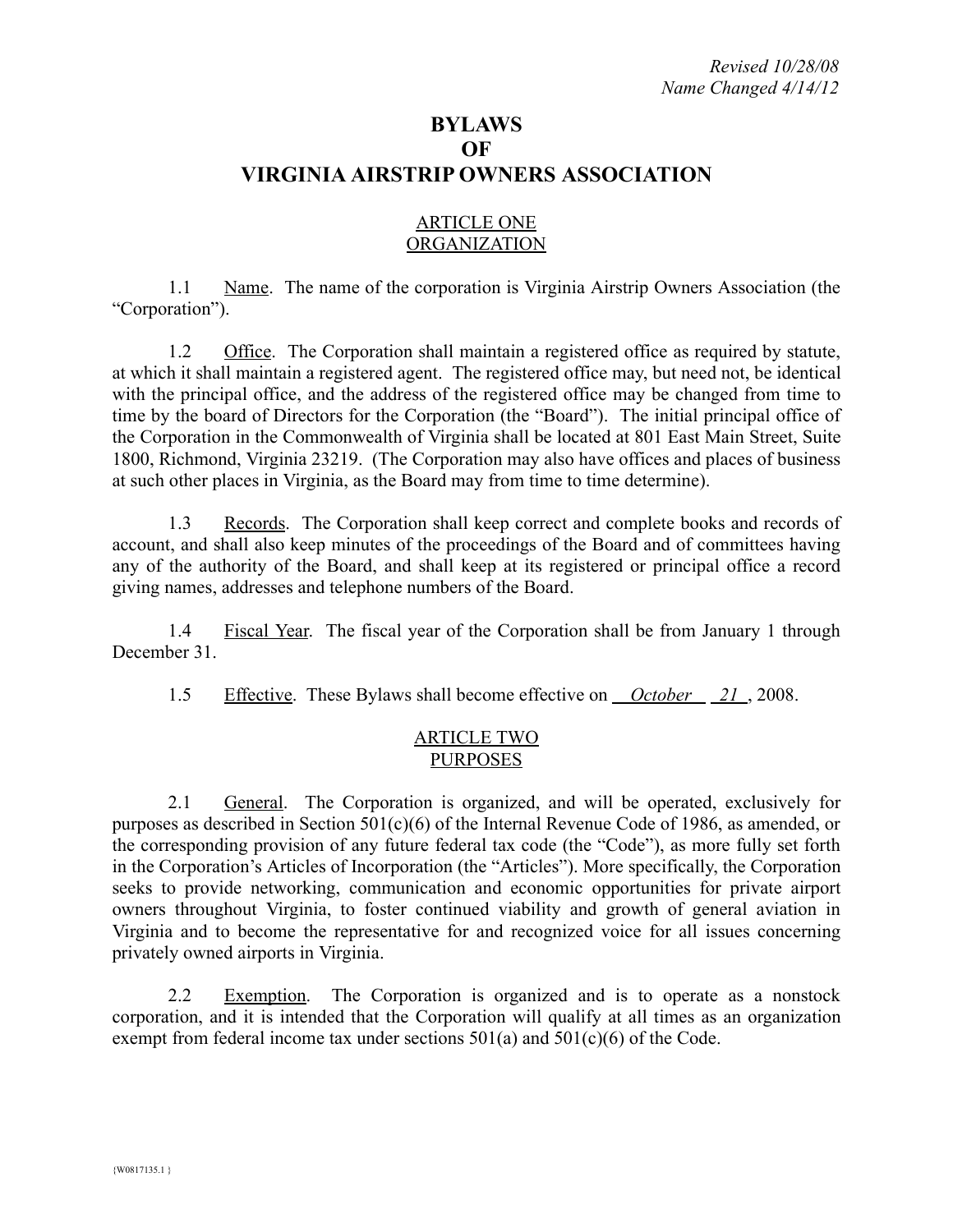## ARTICLE THREE **MEMBERS**

3.1 Classes and Qualification of Membership. The Corporation shall have one (1) class of members. The members of the Corporation (the "Members") shall consist of those individuals, corporations and other legal entities who fulfill the qualifications for membership which may be established from time to time by the Board.

3.2 Dues. The Board may require payment of dues both upon a person becoming a Member and annual dues from time to time.

3.3 Resignation. Any Member may resign at any time by delivering to the Board or the President a written resignation. Dues paid for the unexpired portion of the Membership year shall be forfeited.

3.4 Annual Meeting. The annual meeting of the Members held for the purpose of electing members to the Board (who shall be referred to as a "Director") and transacting other business, shall be held at the principal office of the Corporation or at another location designated by the Board at any time during the second month following the end of the Corporation's fiscal year. The date and time of the meeting shall be determined by the Board.

3.5 Special Meetings. Special meetings of the Members, other than a special meeting for the election of Directors, may be called at any time by the Board or the President, and shall be called by the Secretary upon receipt of a written request from twenty-five percent (25%) of the Members entitled to vote at such meeting.

3.6 Notice of Meetings. Notice of any meeting of the Members shall state the place, date, hour, and purpose of the meeting, and, if a special meeting of the Members, whose direction the notice is issued. The notice shall be given either personally, email, or by first-class mail, to each Member entitled to vote at the meeting not less than ten (10) and no more than sixty (60) days prior to the date of the meeting. If mailed, such notice is given when deposited in the U.S. Mail, with postage pre-paid, directed to the Member at the address appearing on the record of Members, unless a written statement shall have been filed with the secretary of the Corporation requesting that notices be mailed to some other address, in which case it shall be mailed to the other address so designated. Except in the case of the annual meeting of the Members, no other business except that specified in the notice may be transacted at such special meeting without the unanimous consent of all present at such meeting.

3.7 Waiver of Notice. Notice of any meeting need not be given to any Member who submits a signed Waiver of Notice, in person or by proxy, either before or after the meeting. The attendance of any Member at a meeting, in person or by proxy, without protesting prior to the conclusion of the meeting the lack of notice of such meeting, shall constitute a Waiver of Notice.

3.8 List of Members. A list of Members as of the record date, certified by the corporate officer responsible for its preparation, shall be produced at any meeting of the Members or upon the request of any Member made prior to or at the meeting. If the Members right to vote at any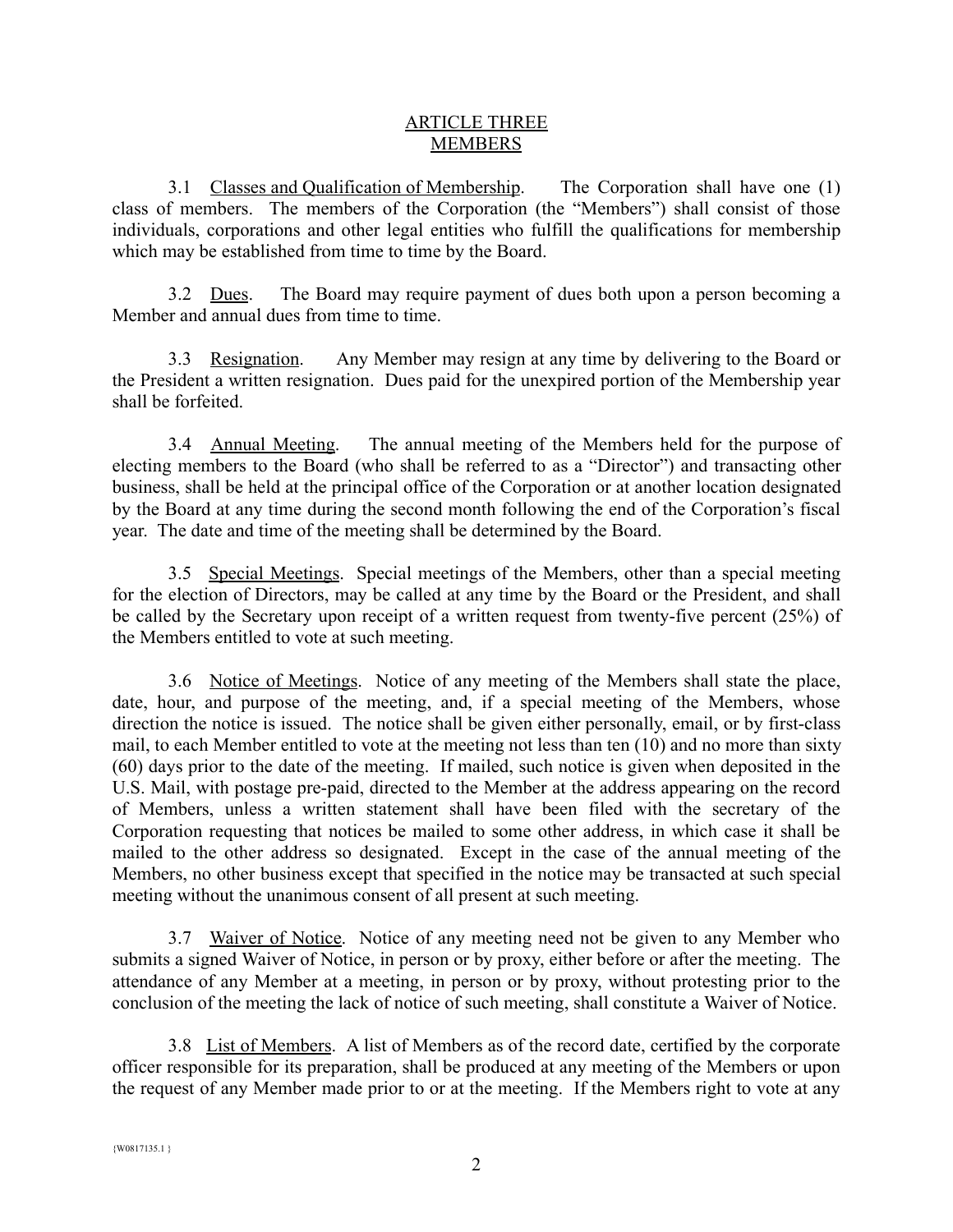meeting is challenged, the person presiding at the meeting, shall require that such list of Members be produced as evidence of the right of the person challenged to vote at such meeting, and all persons who appear from such list to be Members and entitled to vote at the meeting may then vote.

3.9 Quorum. At any meeting of Members the presence of twenty-five percent (25%) of the Members entitled to vote at the meeting in person or by proxy, shall be necessary to constitute a quorum for all purposes except as otherwise provided by law.

3.10 Voting. At every meeting of the Members each Member shall be entitled to vote in person or by proxy duly appointed by instrument in writing which is signed by such Member. No proxy shall be valid after the expiration of six (6) months from the date of the proxy unless otherwise provided in the proxy. Each Member shall be entitled to one (1) vote, regardless of whether that Member is an individual or an organization. A member organization shall designate an individual to cast its one (1) vote. The vote for Directors and, upon the demand of any Member, the vote upon any question before the meeting shall be by ballot. All questions shall be decided by a majority vote of the Members present, in person or by proxy, which vote shall be the act of the full Membership except as may be otherwise specifically provided by law or by these Bylaws.

3.11 Conduct of Meetings. Meetings of Members shall be presided over by the President of the Corporation, or if the President is absent, by the Vice-President. If both the President and Vice-President are absent, the meeting shall be presided over by a chairperson chosen at the meeting. The Secretary of the Corporation, if present, shall act as secretary of the meeting. If the Secretary is absent, the secretary of the meeting shall be chosen at the meeting.

3.12 Action Without Meeting. Any action required or permitted to be taken at a meeting of the Members may be taken without a meeting if a consent in writing setting forth the action so taken is signed by a majority of the Members and filed within the minutes of the proceedings of the Members. Any certificate or other document filed under any provision of law which relates to actions so taken shall state that the action was taken by written consent of a majority of the Members without a meeting.

3.13 Removal of Members. Any Member may be removed from Membership by a majority vote of the Members present at any meeting for failure to pay dues when due, for conduct detrimental to the interest of the Corporation, for lack of sympathy with its objectives, for refusal to render reasonable assistance in carrying out its purpose, or for failing to meet any other Membership requirement. Any such Member proposed to be removed, with the exception of a Member removed for failure to pay dues, shall be entitled to be at least ten (10) days notice in writing by first-class mail of the meeting at which such removal is to be voted on and shall be entitled to appear before and be heard at such meeting. If removed from Membership, dues paid for the unexpired portion of the Membership year shall be forfeited.

3.14 Compensation Expenses. Members shall not receive any compensation for their services as Members. The Board shall have the power, in its discretion, to contract for and to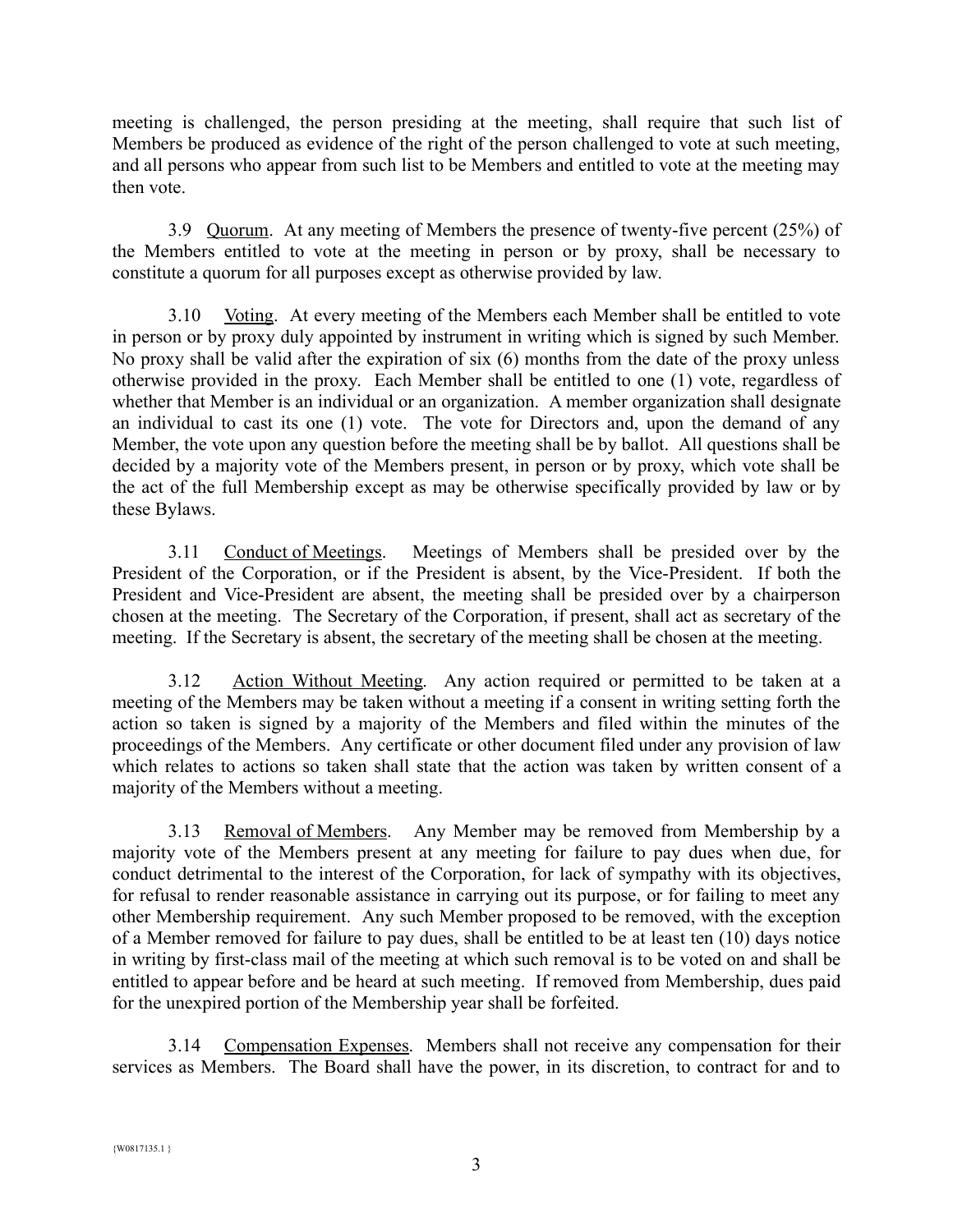pay Members who perform or provide unusual or special services to the Corporation special compensation appropriate to the value of such services.

## ARTICLE FOUR BOARD OF DIRECTORS

4.1 Board of Directors. The affairs of the Corporation shall be controlled and administered by a board of directors known as the Board of Directors (sometimes referred to as the "Board"). The Board shall consist of not less than seven nor more than thirteen (7-13) natural persons. A goal of the corporation would be to have at least one regional representative from each of the seven regions defined by the Virginia Aviation Board (VAB). At each annual meeting of the Members, the Members shall elect, by majority vote of those persons voting at such meeting in person or proxy, the Directors. Each person elected by the Membership to serve on the Board shall continue to serve until their successor is elected at the next annual meeting. If any Director resigns before their term expires, the remaining Directors shall elect their successor until the next annual meeting of the Members.

4.2 Initial Directors. The original Directors shall be designated in the organizing documents of the Corporation.

4.3 Meetings. The Board shall meet no less than twice annually once before and once after the annual meeting of the Members. Special meetings of the Board may be called at any time by the President or by any two Directors. All Directors shall be given at least ten (10) and not more than twenty-five (25) days notice of annual meetings and at least ten (10) days notice of special meetings. Notice of meetings may be given personally or by first class mail, electronic communication (email), or facsimile transmission and shall be deemed given when mailed or when the facsimile transmission is sent, addressed to the relevant Director at his or her business or residence address on file with the Corporation. Neither the business to be transacted at, nor the purpose of, any meeting of the Board need be specified in the notice (or waiver of notice) of such meeting except in the following cases: the removal or election of officers; amendment to the Bylaws; or amendment to the Articles. Notice of any such meeting or of the purpose of a special meeting may be waived by an instrument in writing. Attendance of a Director at a meeting shall constitute a waiver of notice of such meeting and waiver of any and all objections to the place of the meeting, the time of the meeting, the manner in which it has been called or convened, and of notice of the purpose of the meeting, except when a Director states, at the beginning of the meeting, any such objection or objections to the transaction of business. Any meeting of the Board may be held within or without the Commonwealth of Virginia at such place as may be determined by the person or persons calling the meeting.

4.4 Quorum; Action. A quorum for the transaction of any business shall be a majority of the Directors then in office. If a quorum is present and except as otherwise specifically provided in the Articles of Incorporation or these Bylaws, the Board may act upon a majority vote of the Directors present at the meeting. Each Director shall have one vote.

4.5 Action without Meeting. Any action required or permitted to be taken at a meeting of the Board may be taken without a meeting if a consent in writing, setting forth the action so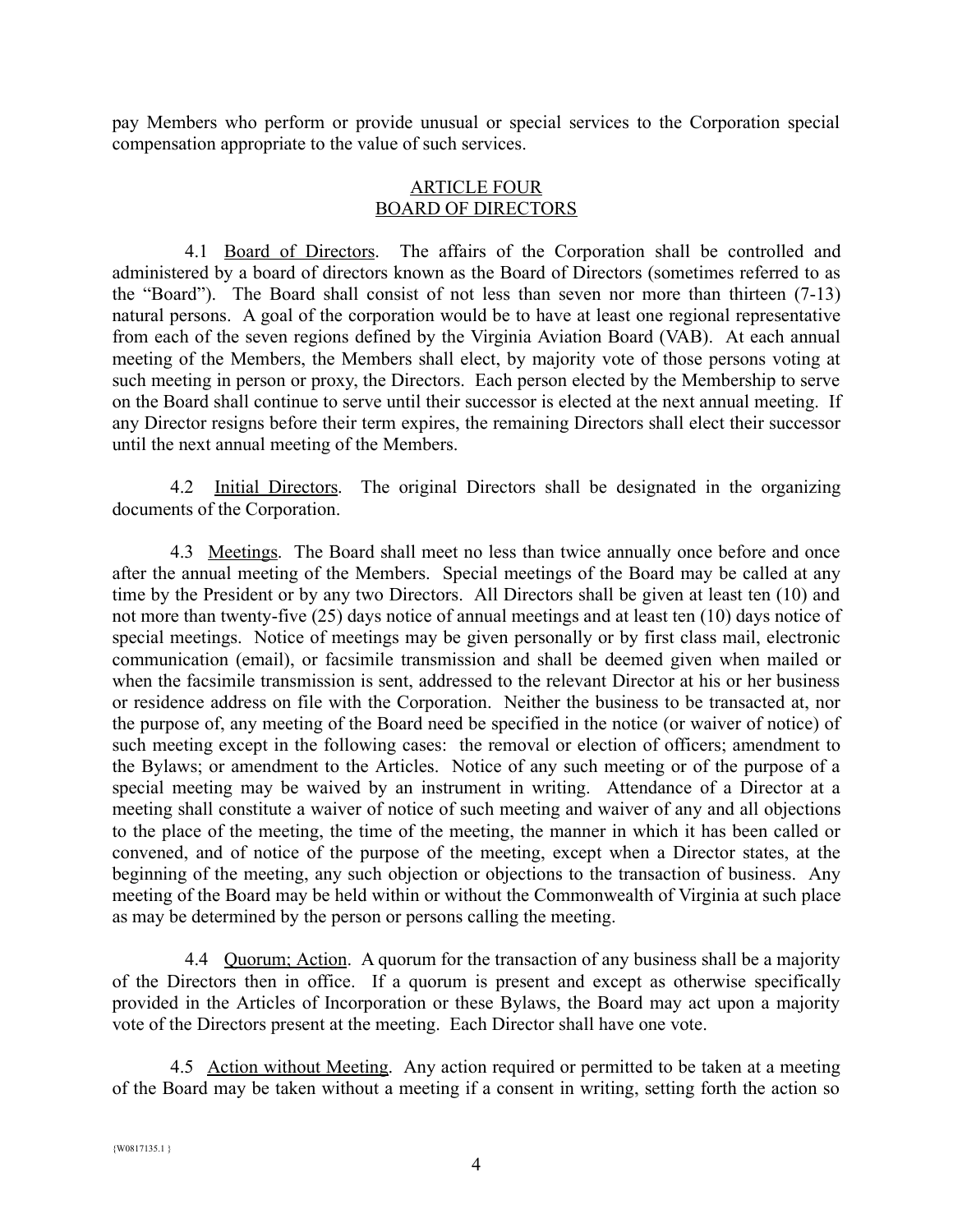taken, is signed by all the Directors and filed with the minutes of the proceedings of the Board. Any certificate or other document filed under any provision of law which relates to actions so taken shall state that the action was taken by unanimous written consent of the Board without a meeting.

4.6 Attendance. Members of the Board or any committee thereof may participate in any meeting thereof by means of conference telephone or similar communication equipment by which all members participating can hear and communicate with all other members participating, and such participation in such manner shall constitute presence of such person at such meeting.

4.7 Committees. The Board by resolution adopted by the entire Board may designate from among its members one or more committees, including an Executive Committee, which shall have the full power and authority of the Board except as limited in these Bylaws or authorizing resolution. Each other such committee shall have the authority of the Board only to the extent provided herein or in such authorizing resolution. However, no such committee shall have authority with regard to any of the following matters:

- (a) the dissolution, merger, or consolidation of the Corporation;
- (b) the amendment of the Articles;

(c) the sale, lease, exchange or distribution of all or substantially all of the property or assets of the Corporation;

(d) the designation of any such committee or changing the number of Directors comprising the Board or the filling of vacancies in any committee;

(e) the amendment or repeal of the Bylaws or the adoption of new Bylaws; or

(f) the amendment or repeal of any resolution of the Board which by its terms cannot be amended or repealed except by action of the Board.

The Chairman of the Board shall be ex-officio a member of all such committees.

4.8 Common Trust Funds. The Board may, by resolution, from time to time, duly adopt, establish one or more common trust funds for the purpose of investing the Corporation's funds, whether the Corporation holds such funds or property as a fiduciary or otherwise, subject to such terms and conditions as set forth in the Articles and the Bylaws.

4.9 Duties and Powers. The duties and powers of the Board shall be: (i) to hold meetings at such times and places as it may think proper; (ii) to appoint committees on particular subjects; (iii) to set immediate goals for the current fiscal year and long-range plans and goals for future development; (iv) to set and revise the Corporation's fiscal budget; (v) to devise and carry into execution a fund raising plan and such other measures as it may deem proper and expedient to promote the objects and purposes of the Corporation; (vi) to procure the employment of a staff of professional and administrative personnel considered essential to the operation of the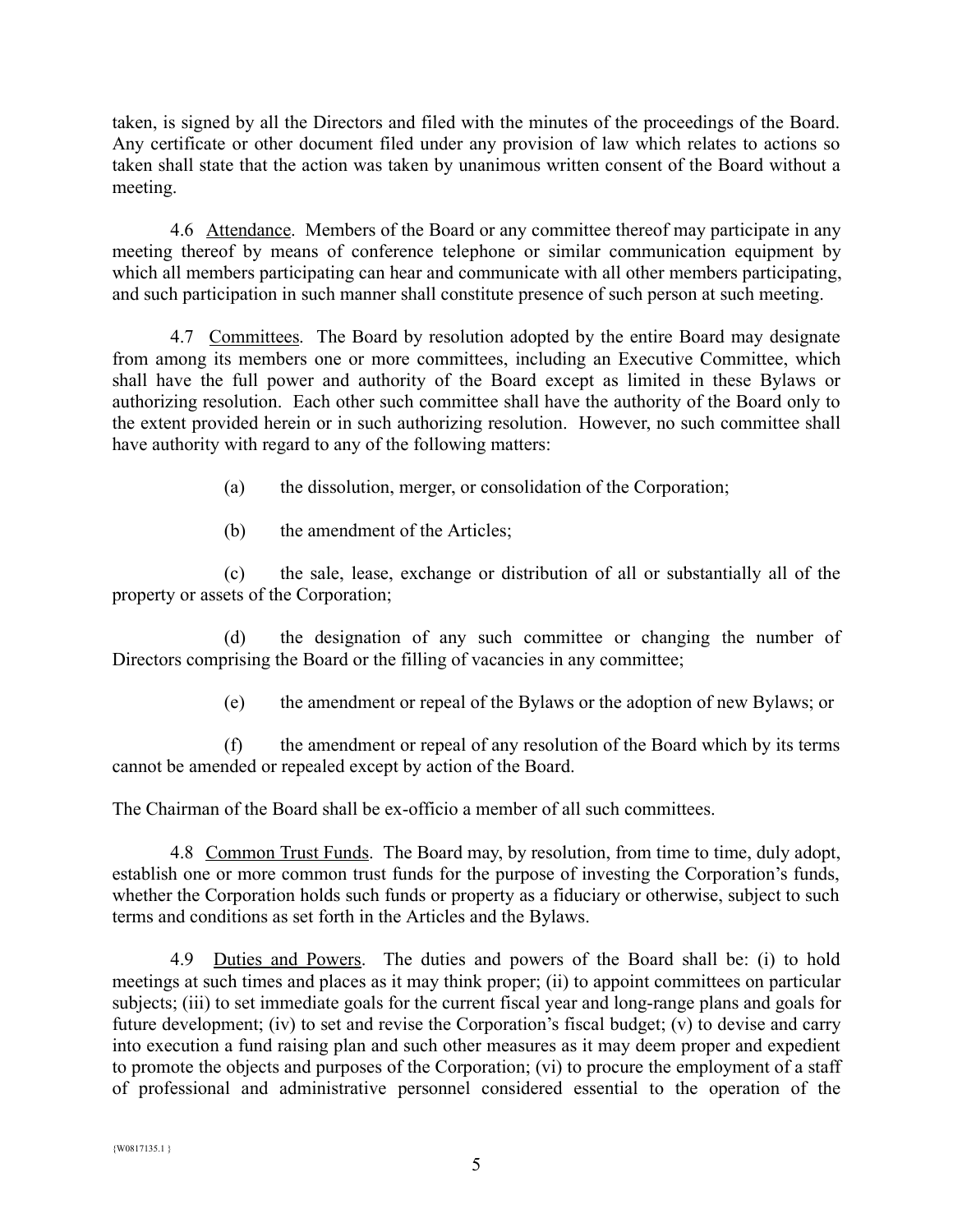Corporation; and (vii) to otherwise manage the affairs of the Corporation. The Board may adopt any rules and/or take any actions with regard to the Corporation and/or the Directors, so long as any such rules and/or actions are not inconsistent with the Articles and these Bylaws.

4.10 Compensation. Directors shall not be paid compensation for their services. The Board, by resolution either specific or general, limited or continuing, may allow reimbursement for reasonable travel, hotel and other expenses for attending and returning from any meeting of the Board or any Board committee or in connection with the affairs of the Corporation.

## ARTICLE FIVE **OFFICERS**

5.1 Officers. The principal officers of the Corporation shall consist of a President, a Vice President, Secretary and a Treasurer. One or more vice presidents, assistant secretaries and/or assistant treasurers may be elected. All such officers shall be elected by the Board and shall serve their terms at the discretion of the Board. Any person shall be eligible to hold any office or more than one office, provided that the President and the Secretary shall not be the same person.

5.2 Term of Office. The officers shall be elected at the organizational meeting of the Board and thereafter their successors shall be elected at the annual meeting of the Board to serve for a term of one (1) year and until their successors are elected and qualified.

5.3 Vacancy. Any vacancy occurring among the officers before the end of the year shall be filled for the expiration of the term by the Board or such other committee as may be designated from time to time by the Board.

5.4 Removal. Any officer, assistant officer or agent elected by the Board may be removed by the Board whenever, in its judgment, the best interest of the Corporation will be served thereby, and any vacancy created in any office thereby may be filled by the Board as provided herein. All officers, agents and employees shall hold office at the discretion of the Board.

5.5 Compensation. The officers of the Corporation shall not be entitled to compensation for their service. The compensation of other employees, if any, or any agents or consultants of the Corporation shall be fixed by the President.

5.6 President. The President shall be the chief executive officer of the Corporation and shall have general and active management of the operation of the Corporation. The President shall be responsible for the day-to-day administration of the Corporation, including general supervision of the policies and financial affairs of the Corporation. The President shall preside at all meetings of the Board as acting Chairman of the Board. The President shall have such other duties and responsibilities as may be assigned to him/her from time to time by the Board.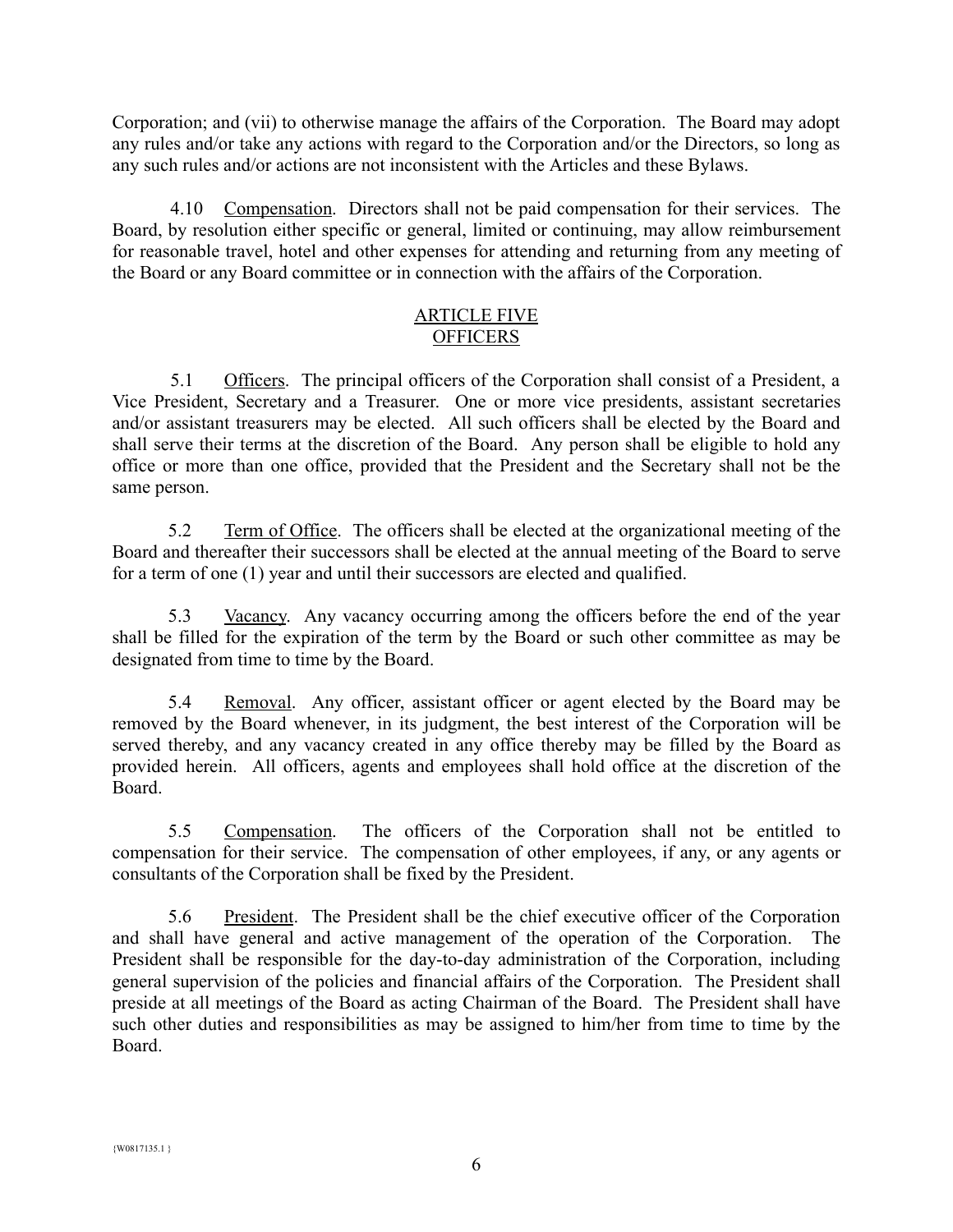5.7 Vice President. The Vice President shall conduct the duties of the President in his/her absence and shall be the interim President until the new President is formally elected, in case of resignation of the President.

5.8 Secretary. The Secretary shall be responsible for the minutes of all the meetings of the Board and for authenticating records of the Corporation. The Secretary shall have charge of the Corporation's minute book and seal. The Secretary shall have such other duties and responsibilities as may be assigned to him/her from time to time by the President and/or the Board.

5.9 Treasurer. The Treasurer shall be charged with the day-to-day management of the financial affairs of the Corporation and shall have responsibility for recommending action concerning the Corporation's financial affairs to the President and the Board. The Treasurer shall at all times maintain full and accurate records regarding the property owned by the Corporation, its income and disbursements and its various activities, and shall present such records to the annual meeting of the Board; provided, however, that the records shall always be open to inspection by any Director. The Treasurer shall have the authority and responsibility for the safekeeping of the funds, securities and other assets of the Corporation and shall serve as an advisor on financial matters relating to the management and operation of the Corporation's assets. The Treasurer shall have such other duties and responsibilities as may be assigned to him/her from time to time by the President and/or the Board.

5.10 Additional Officers. The Board may elect additional Vice Presidents and/or one or more assistants to the Secretary and/or Treasurer, who shall have such duties and responsibilities as may be assigned to them from time to time by the President and/or the Board.

## ARTICLE SIX CONTRACTS, CHECKS

6.1 Contracts. The Board may authorize any officer or officers, agent or agents of the Corporation, in addition to the officers so authorized by these Bylaws, to enter into any contract or execute and deliver any instrument in the name of and on behalf of the Corporation, and such authority may be general or defined in specific instances.

6.2 Checks. All checks, drafts or orders for the payment of money, notes or other evidences of indebtedness issued in the name of the Corporation shall be signed by such officer or officers, agent or agents of the Corporation and in such manner as shall from time to time be determined by resolution of the Board. In the absence of such determination by the Board, such instruments shall be signed by the President, and in his absence, the Vice President or the other officer(s) theretofore designated by the President to act and vested with such responsibility. Checks over \$1,000 will be countersigned by any other officer of the Corporation.

6.3 Deposits. All funds of the Corporation shall be deposited from time to time to the credit of the Corporation in such banks, trusts companies or other depositories as the Board may select.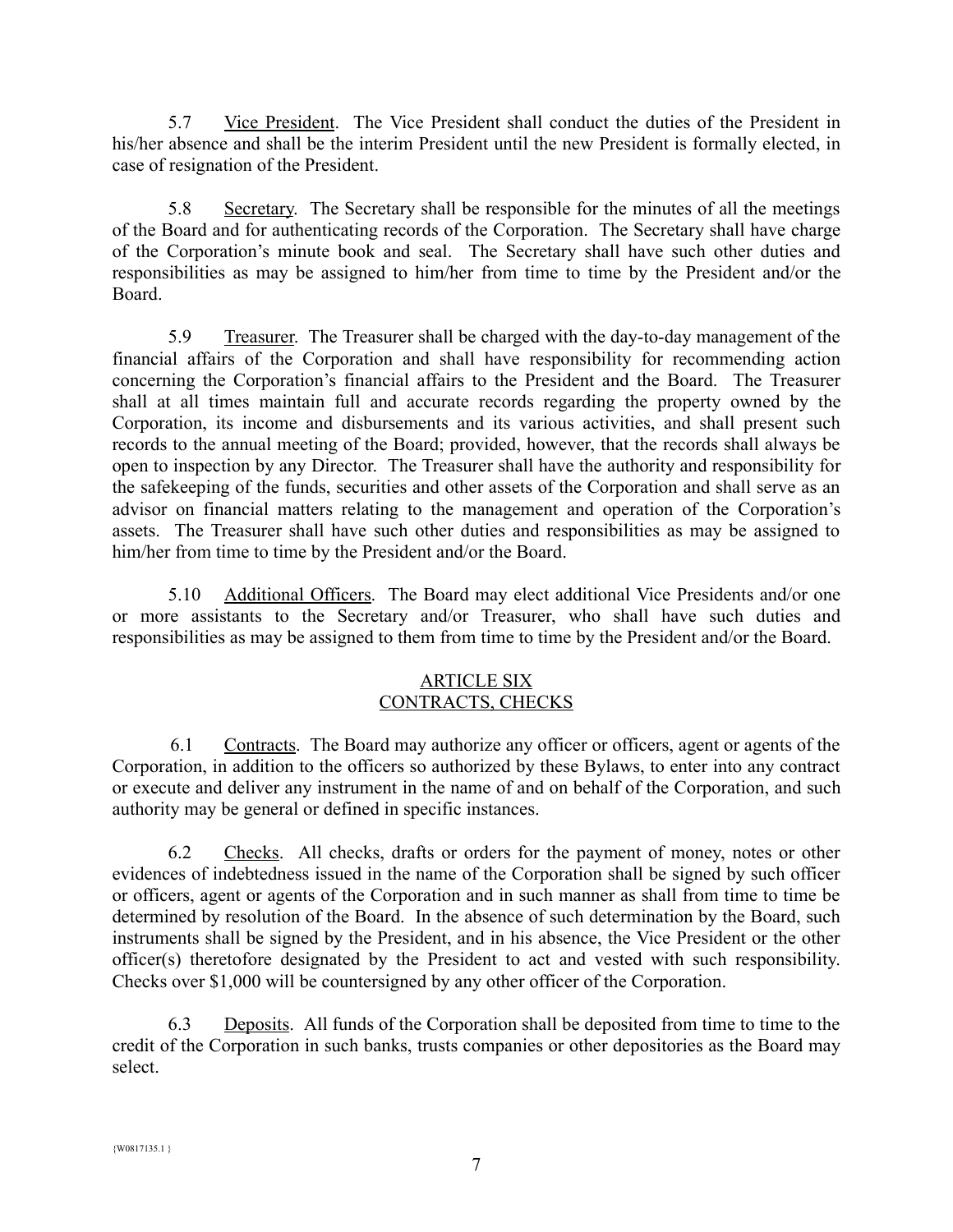6.4 Gifts and Contributions. Board of Directors may:

(a) accept on behalf of the Corporation any contribution, gift, bequest, or devise of any type of property, for the purposes of the Corporation, and such terms as the Board shall approve;

(b) hold such funds or property in the name of the Corporation or of such nominee or nominees as the Board may appoint;

(c) collect and receive the income from such funds or property; and

(d) devote the principal or any such income to such purposes as the Board may determine.

## ARTICLE SEVEN LIQUIDATION

Upon liquidation or cessation of the activities of the Corporation, the Board shall determine by a majority vote of the entire membership of the Board the manner in which the property and assets of the Corporation are to be distributed in accordance with the Purposes of the Corporation as set out in Article Two hereof and guided by Articles III and IV of the Articles of Incorporation.

### ARTICLE EIGHT FINANCIAL ASSISTANCE

The making of distributions, grants and contributions and otherwise rendering financial assistance for the purposes expressed in the Articles shall be within the exclusive power of the Board.

## ARTICLE NINE **AMENDMENTS**

These Bylaws may be amended by a simple majority vote of the Board present at any annual or regular meeting, and at any special meeting called in accordance with the procedures set forth herein, where a quorum is present or by a consent in writing setting forth the action so taken and signed by all the Directors.

#### ARTICLE TEN INDEMNIFICATION

10.1 Generally. The Corporation shall indemnify and hold harmless each person who shall serve at any time hereafter as a Director, officer, employee or agent of the Corporation (including the heirs, executors, administrators or estate of such person) from and against any and all claims and liabilities to which such person shall become subject by reason of his or her having heretofore or hereafter served as a Director, officer, employee or agent of the